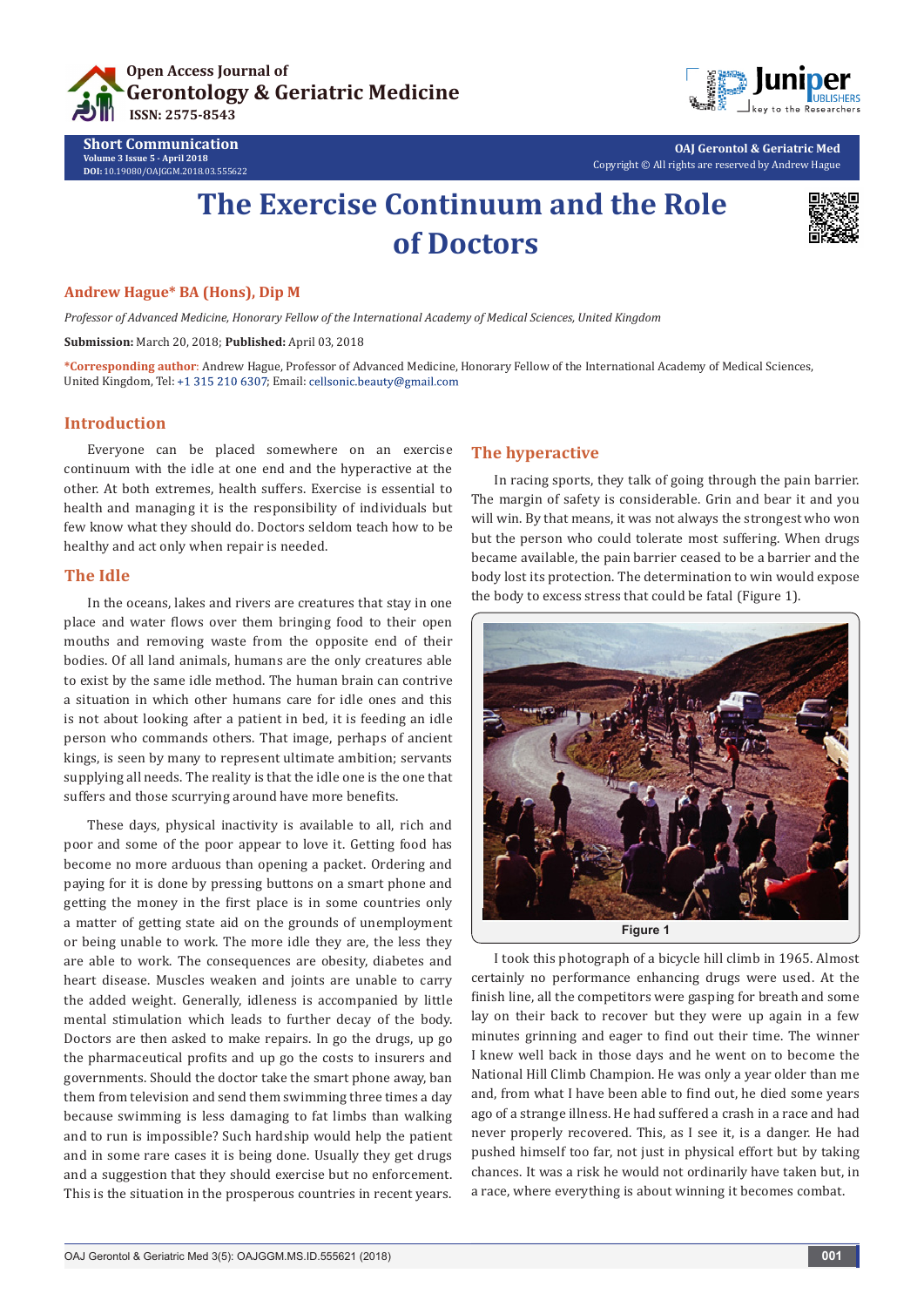The drugs scandals at the Olympic games and in the Tour de France cycle race are now headline news. That competitors will sacrifice their lives for the vanity of winning shows the danger of sport at this level.

Amongst amateurs, dangers abound. There are combat sports that were encouraged because they prepare soldiers for battle. With less hand to hand fighting in modern armies and more alternatives in schools that are threatened by lawyers there is less boxing but rugby is still popular especially in feepaying schools. A young boy's father will tell him that the rough treatment in a game of rugby will make a man of him. If the boy is stocky enough and determined, it is very likely he will have a life changing injury before he is thirty. Physiotherapists and orthopaedic surgeons specialising in joint replacements are grateful to football, squash and tennis for the business it brings. Footballers get kicked as well as adding pressure to their knees and hips. Racquet games twist the knees more violently than straightforward running with the result that a titanium implant is offered as the easy repair. The fact that a revision (another replacement) will be needed ten to fifteen years hence is seldom mentioned.

At the extremities of all sports there are dangers even in those that are danger-avoidant. Rock climbing is all about fall prevention until the glory of not using a rope takes over and then there is no back up. Mountaineering is safe until risk taking becomes more attractive than the scenery and the threats of bad weather, an avalanche or thaw (the ice giving way) are pushed to one side believing that these hazards have been overcome before. Confidence leads to invincibility, a concept that has never been proven.

Over confidence is as much a danger as depression. The role of exercise in combatting depression with the suicides and anger that arise are seldom appreciated. Mental health benefits from exercise as much if not more than bodily health.

There are many activities classed as sports that do not involve muscles and cause damage to the participants and even more so to spectators. Motor racing is a major culprit. Deaths on the track are less than they used to be but they instil a culture of speed which on the public road will kill. It was often commented years ago when people went to the cinema that after a James Bond film the cars were hurtling away a break neck speeds with the drivers inspired by what had enthralled them half an hour before. Motor racing is nonsense. The winner is not the most skilful but the one prepared to take most risk. Is that meritous? It is not even a sport. Shooting must be equally condemned. Just as the ancient Greeks may have delighted in wrestling and the Romans in gladiator fights, those sports gave way to fencing and when those weapons were superseded by guns it was shooting that was applauded. To aim, it is necessary to be fit, so the argument goes, so that one can hold one's breath when firing to keep the gun steady as one breaths. Does that compare with the fitness of a swimmer or any athlete? When the target for shooting is an innocent wild animal or bird, the claim that this is a sport is hard to sustain.

It is a fact that most people are impressionable; they are followers and do not question those they admire. This gives role models a responsibility many of them do not understand. A star footballer is seldom an intellectual. From being groomed at school to being paid to play the game, he has learned only that what he does is right; it must be because he is paid a lot to do it and whatever he does must be right. He has a licence to do anything because at the extreme end of the exercise continuum he excels. Brawn beats brain and entertainment damages a thoughtless majority. Doctors are left to pick up the pieces. Could they have advised so that the damage is avoided?

#### **The Importance of Exercise**

Between the extremes of immobility and hyper-activity is where we should be but where is it? A good observation is a report on cycling to and from work:

[https://www.forbes.com/sites/](https://www.forbes.com/sites/kevinmurnane/2017/04/25/new-research-indicates-cycling-to-work-has-extraordinary-health-benefits/#553e5b233e62 
Kevin Murnane) [kevinmurnane/2017/04/25/new-research-indicates-cycling](https://www.forbes.com/sites/kevinmurnane/2017/04/25/new-research-indicates-cycling-to-work-has-extraordinary-health-benefits/#553e5b233e62 
Kevin Murnane)[to-work-has-extraordinary-health-benefits/#553e5b233e62](https://www.forbes.com/sites/kevinmurnane/2017/04/25/new-research-indicates-cycling-to-work-has-extraordinary-health-benefits/#553e5b233e62 
Kevin Murnane)  [Kevin Murnane](https://www.forbes.com/sites/kevinmurnane/2017/04/25/new-research-indicates-cycling-to-work-has-extraordinary-health-benefits/#553e5b233e62 
Kevin Murnane) writes: The effects of walking and cycling were measured by comparing them with the Non-active mode of transport. Cycling to work was associated with very large health benefits. Commuters who cycled to work had a 41% lower risk of dying from all causes than people who drove or took public transport. They also had a 46% lower risk of developing and a 52% lower risk of dying from cardiovascular disease, and a 45% lower risk of developing and a 40% lower risk of dying from cancer.

This is a study of ordinary people doing what everyone does, getting around as easily as possible. When it involves exercise, there are great benefits - listed in the article:

[http://www.cyclingweekly.com/news/latest-news/](http://www.cyclingweekly.com/news/latest-news/benefits-of-cycling-334144 ) [benefits-of-cycling-334144](http://www.cyclingweekly.com/news/latest-news/benefits-of-cycling-334144 ) 

- a) Cycling makes you happy
- b) You lose weight
- c) And build muscle
- d) Without worrying about over eating
- e) Good for the lungs
- f) Cuts heart disease and risk of cancer
- g) Less damage to joints
- h) Saves time and money
- i) Mental skill of route finding
- j) Better sex
- k) Better sleep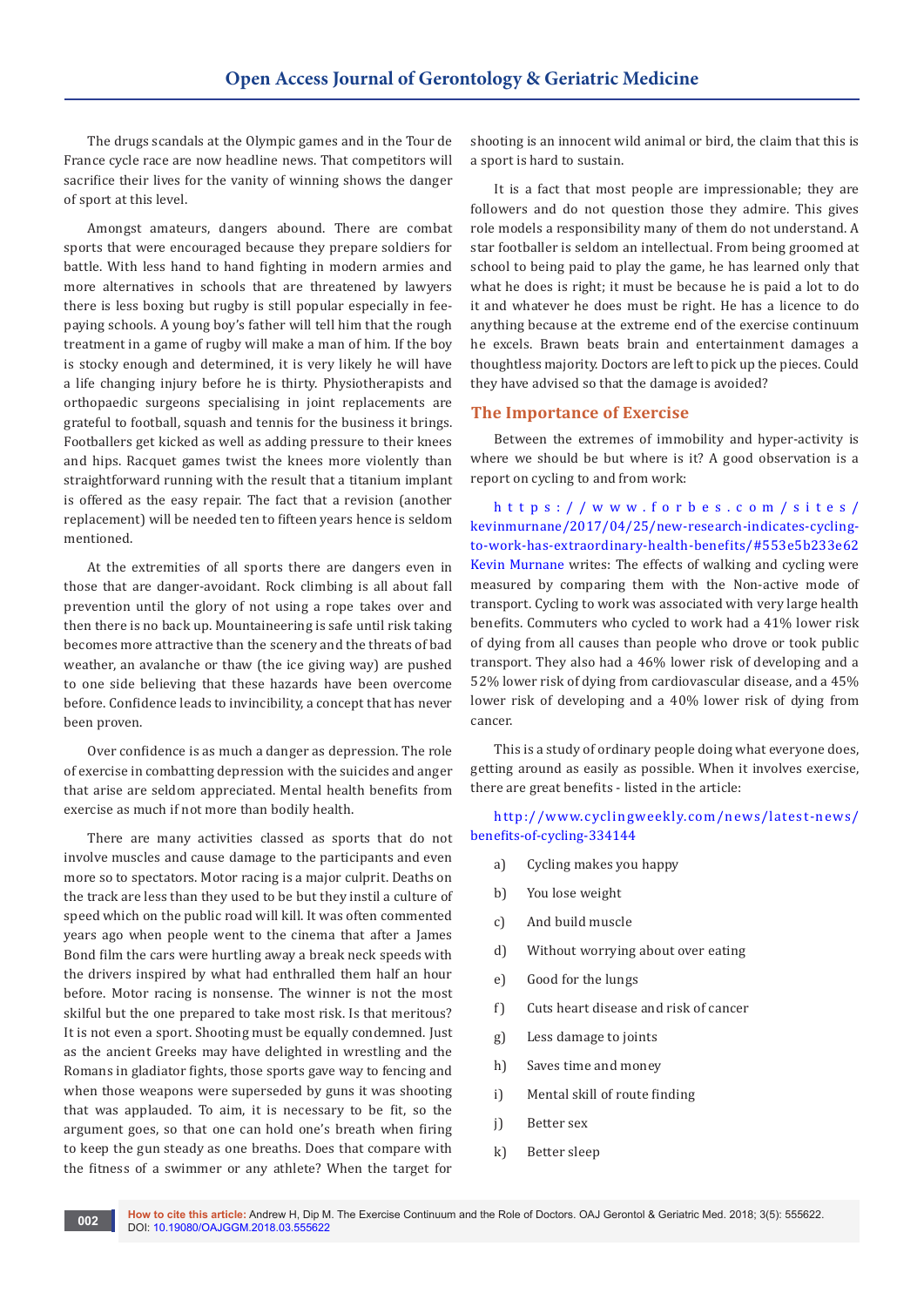- l) More brain power
- m) Improved reactions and responses
- n) Better immune system
- o) More friends

Each one of the above would be a medical breakthrough. To get the lot for free is astounding and true.

In richer countries in the last decade cycling has become more popular and is said to be the new golf. For those who have always cycled, it is flattering to be recognised as sensible and not shouted off the road as used to happen. When the scientists investigate, they explain what to the cyclist is obvious:

[http://www.cyclingweekly.com/news/cycling-keeps](http://www.cyclingweekly.com/news/cycling-keeps-immune-system-strong-body-fat-levels-low-old-age-study-finds-372227 )[immune-system-strong-body-fat-levels-low-old-age-study](http://www.cyclingweekly.com/news/cycling-keeps-immune-system-strong-body-fat-levels-low-old-age-study-finds-372227 )[finds-372227](http://www.cyclingweekly.com/news/cycling-keeps-immune-system-strong-body-fat-levels-low-old-age-study-finds-372227 ) 

Michelle Arthurs-Brennan reports that a study followed 125 long-distance cyclists. The riders are now all in their 80's but their immune system function is similar to that of 20-year-olds. The research, published in the Aging Cell journal, showed that the ageing cyclists produced the same number of T-cells – which help the immune system respond to new infections – as adults still in their 20s, and a separate study revealed that cyclists didn't lose muscle mass, strength, or gain body fat in the same way as non-cyclists.

Co-author of the report, Prof Norman Lazarus of King's College London is 82 himself; he told the BBC: "If exercise was a pill, everyone would be taking it. It has wide-ranging benefits for the body, the mind, for our muscles and our immune system."

In parallel, the same journalist presents a report on the sex lives of female cyclists:

[http://www.cyclingweekly.com/news/latest-news/cycling](http://www.cyclingweekly.com/news/latest-news/cycling-results-better-sex-lives-women-study-shows-373243 )[results-better-sex-lives-women-study-shows-373243](http://www.cyclingweekly.com/news/latest-news/cycling-results-better-sex-lives-women-study-shows-373243 ) 

Saddle discomfort is mentioned and the solution is a wellmade lady's saddle of which there are many on the market. They have a slot along the top to avoid pressure on the genitalia. Usually the nose of the saddle is angled down for a lady whereas a man will have the saddle horizontal. Every woman should be able to ride comfortably. If you have a problem, a good bike shop will help you. (BioFlex O-Zone Gel Womens Saddle – Black).

The reports about Robert Marchand are incredible. He is the first of many in his category.

[http://www.cyclingweekly.com/news/latest-news/106](http://www.cyclingweekly.com/news/latest-news/106-year-old-hour-record-holder-robert-marchand-announces-retirement-from-competitive-cycling-365196 ) [year-old-hour-record-holder-robert-marchand-announces](http://www.cyclingweekly.com/news/latest-news/106-year-old-hour-record-holder-robert-marchand-announces-retirement-from-competitive-cycling-365196 )[retirement-from-competitive-cycling-365196](http://www.cyclingweekly.com/news/latest-news/106-year-old-hour-record-holder-robert-marchand-announces-retirement-from-competitive-cycling-365196 ) 

One year after setting a new Hour Record for his age category, centenarian cyclist Robert Marchand has decided to hang up his wheels and retire from competitive riding at the grand old age

of 106. A multiple record holder for age-group events, Marchand has now been advised not to take on any further competitive events on medical grounds. He can continue cycling but should stop racing. Read the report and note that there is nothing extraordinary about Robert other than he is doing what others half his age could not do. If he can do it, others can. Born in Amiens in 1911, Marchand started riding at the age of 14, but gave up the sport only to return to cycling in 1978 aged 67. Since then he has maintained a daily routine of riding and stretching, eating plenty of vegetables and little meat, not smoking, and generally avoiding alcohol.

Here is a report on a study of aging published on  $6<sup>th</sup>$  January 2015 in The Journal of Physiology:

[http://road.cc/content/news/139982-cycling-fights](http://road.cc/content/news/139982-cycling-fights-ageing-process-say-researchers )[ageing-process-say-researchers](http://road.cc/content/news/139982-cycling-fights-ageing-process-say-researchers ) 

a) Emeritus Professor Norman Lazarus, a member of the King's team and also a cyclist, said: "Inevitably, our bodies will experience some decline with age, but staying physically active can buy you extra years of function compared to sedentary people.

b) "Cycling not only keeps you mentally alert but requires the vigorous use of many of the body's key systems, such as your muscles, heart and lungs which you need for maintaining health and for reducing the risks associated with numerous diseases."

c) On the 8<sup>th</sup> March 2018, Prof Lazarus's team published another study in Aging Cell published by the Anatomical Society and John Wiley & Sons Ltd. and appears to be a similar group of people, maybe the same.

d) [https://onlinelibrary.wiley.com/doi/full/10.1111/](d)	https://onlinelibrary.wiley.com/doi/full/10.1111/acel.12750) [acel.12750](d)	https://onlinelibrary.wiley.com/doi/full/10.1111/acel.12750) Study confirming old cyclists same as healthy young.

e) The benefits of exercise all one's life has always been known. The biological data is now measured in the Aging Cell report of the study by Birmingham University.

f) [http://www.talkhealthpartnership.com/](f)	http://www.talkhealthpartnership.com/blog/2015/10/the-health-benefits-of-cycling-in-old-age-2/ ) [blog/2015/10/the-health-benefits-of-cycling-in-old-age-2/](f)	http://www.talkhealthpartnership.com/blog/2015/10/the-health-benefits-of-cycling-in-old-age-2/ ) 

g) Dr Ross Pollock, who led the team of scientists from King's College London, warned that most of us are inactive, which causes 'physiological problems at any age'.

## h) [http://www.dailymail.co.uk/health/article-2898123/](h)	http://www.dailymail.co.uk/health/article-2898123/The-secret-staying-young-bike-Tests-cyclists-seventies-physically-younger-people-age.html ) [The-secret-staying-young-bike-Tests-cyclists-seventies](h)	http://www.dailymail.co.uk/health/article-2898123/The-secret-staying-young-bike-Tests-cyclists-seventies-physically-younger-people-age.html )[physically-younger-people-age.html](h)	http://www.dailymail.co.uk/health/article-2898123/The-secret-staying-young-bike-Tests-cyclists-seventies-physically-younger-people-age.html )

Study of cyclists found they were physically younger than most their age Underwent extensive tests of their heart, lungs and exercise capacity Researchers found they had muscle strength similar to younger people Say it proves cycling keeps the body and the mind staying young.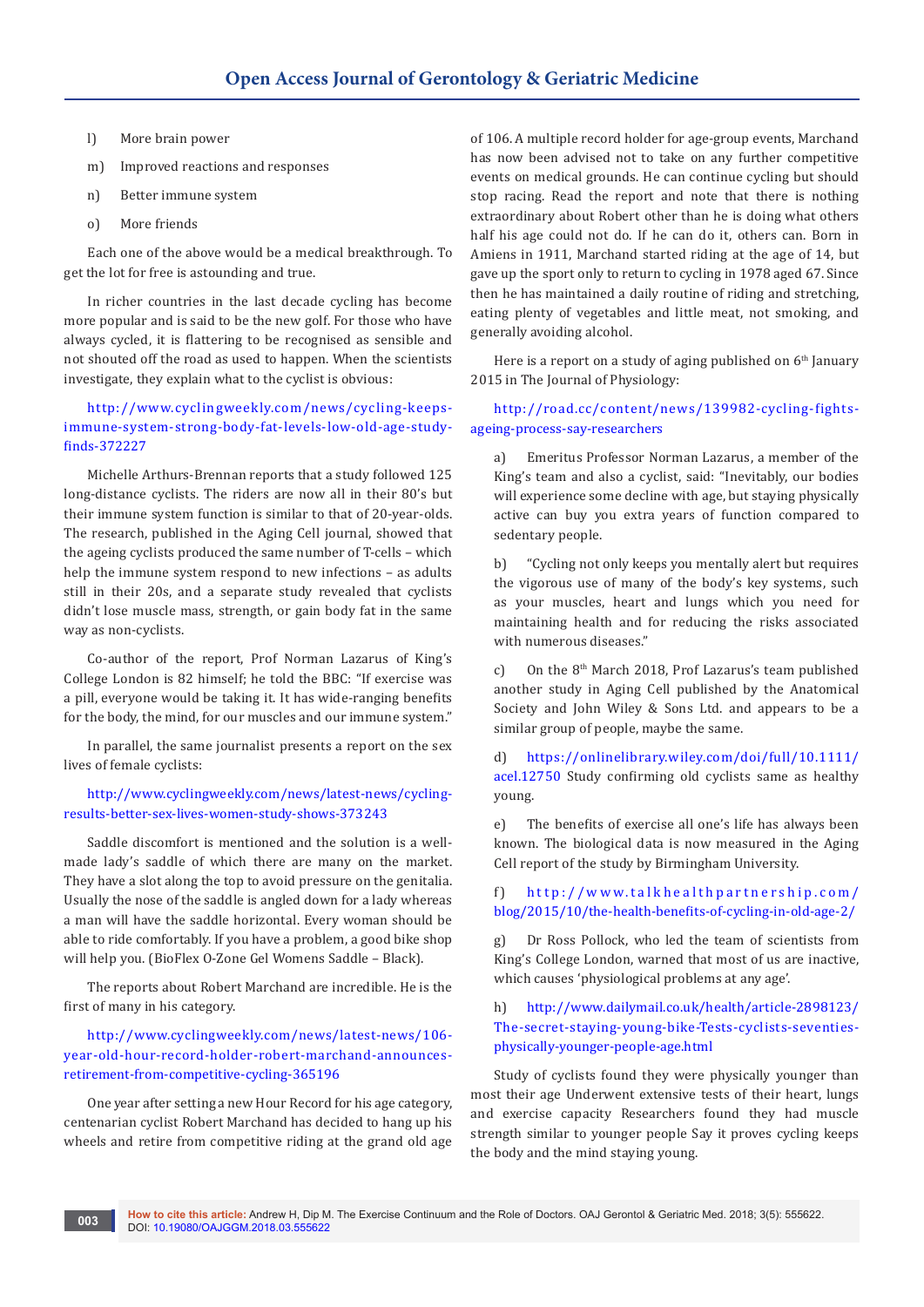Aging and Physical Performance is explained in the link:

<http://cptips.com/age.htm> fitness and aging

#### **Mind and Body**

If the articles referred to above suggest that all that is needed to get all the benefits is to move muscle, think again. The mind and body are inseparable. In a paper published last year on The Body's Operating System, I discussed the effect of mind on body. The interaction is also body on mind. The Birmingham and Kings Studies accurately report the biological effects of exercise. It should be obvious that the same effect will apply to runners, walkers, swimmers and all active people. In these studies, cyclists formed a convenient group that could be identified and measured. Kevin Murnane's article listing 15 benefits is correct. This includes mental health. One cannot cycle without thinking. The machine has to be maintained. It can fail when you are miles from home and you have to fix it. Problem solving is where our brain excels. It distinguishes us from other animals and has got us to the stage where we can disrupt our environment; to solve the problems we have created (Figure 2).



The man repairing a puncture became the British National Hill Climb Champion. With modern tyres and less glass on the

road, punctures are not as common as they were. We used to always repair the puncture, not just fit a new tube, and competed to see how many patches were on a tube before it was eventually discarded. You will see that his friends are there to tell him what to do even though he would do better without their distraction. This is social interaction at its best. The group broke up as members dispersed to study and work, married and, in some cases, died. I am still cycling and, if this article makes sense to you, am still fit and cognitively active. The Birmingham-Kings studies required the old cyclists to be able to ride at ten miles an hour for over six hours. Believe it or not that is very easy. Normal cycling speed is 14 mph and a club (chain gang) can be doing evens (20 mph or more). For 10 mph to make the difference between being as fit as a person 40 years younger is very interesting.

This shows that the discovery is not that exercise helps, it is that no exercise is damaging. To exercise always all one's life is normal. To refer to the cyclists as a remarkable minority is to forget what we are, animals born to forage and hunt from dawn to dusk. To feed, we had to exert. When people are astounded that I can ride a hundred miles (160 km) a day, I tell them it is only ten miles an hour for ten hours. If there was more time available, I would be able to cover longer distances. It is not a matter of strength. A normal person is well capable of these distances. The pity is, they don't know it. Nevertheless, more people are discovering they have hidden talent. Often a bicycle is daunting and they do not live where there are quiet roads. They make go walking, Scottish dancing, swimming or just flogging themselves in the gym.

#### **Resistance**

Look at again at the photo of the puncture being repaired. This was before most wheels had quick release hubs. He has taken the tube out of the cover without removing the wheel to avoid getting his hands dirty on the oily chain but he is still going to end up with the grime of the road and aluminium oxide from the rim on his hands and nowhere to wash them. The simple answer is to peel and eat an orange. We were never ill. In the summer of 1966 I cycled from Graz to Athens on unsurfaced roads through the Balkans averaging over a hundred miles a day. There were no plastic bottles of water for sale in shops back then. The water bottle carried in a cage on the bike frame was topped up at roadside wells and pumps. I never had diarrhoea and I drank a lot cycling in the heat through Greece. Nowadays, our exposure to germs is no less but our resistance is far less. Go on an airline flight for a few hours and breath the air expelled by your fellow passengers and be prepared for a sniffling cold for a few days afterwards. These are serious dangers.

Exercise in the open air, away from cities and pollution and your immune system improves not just from exercise but from the simple relationship with your environment, a relationship with which we have evolved. India has a campaign for indoor toilets to be flushed clean by water and proper sewage management. Outdoor defecation that had served for centuries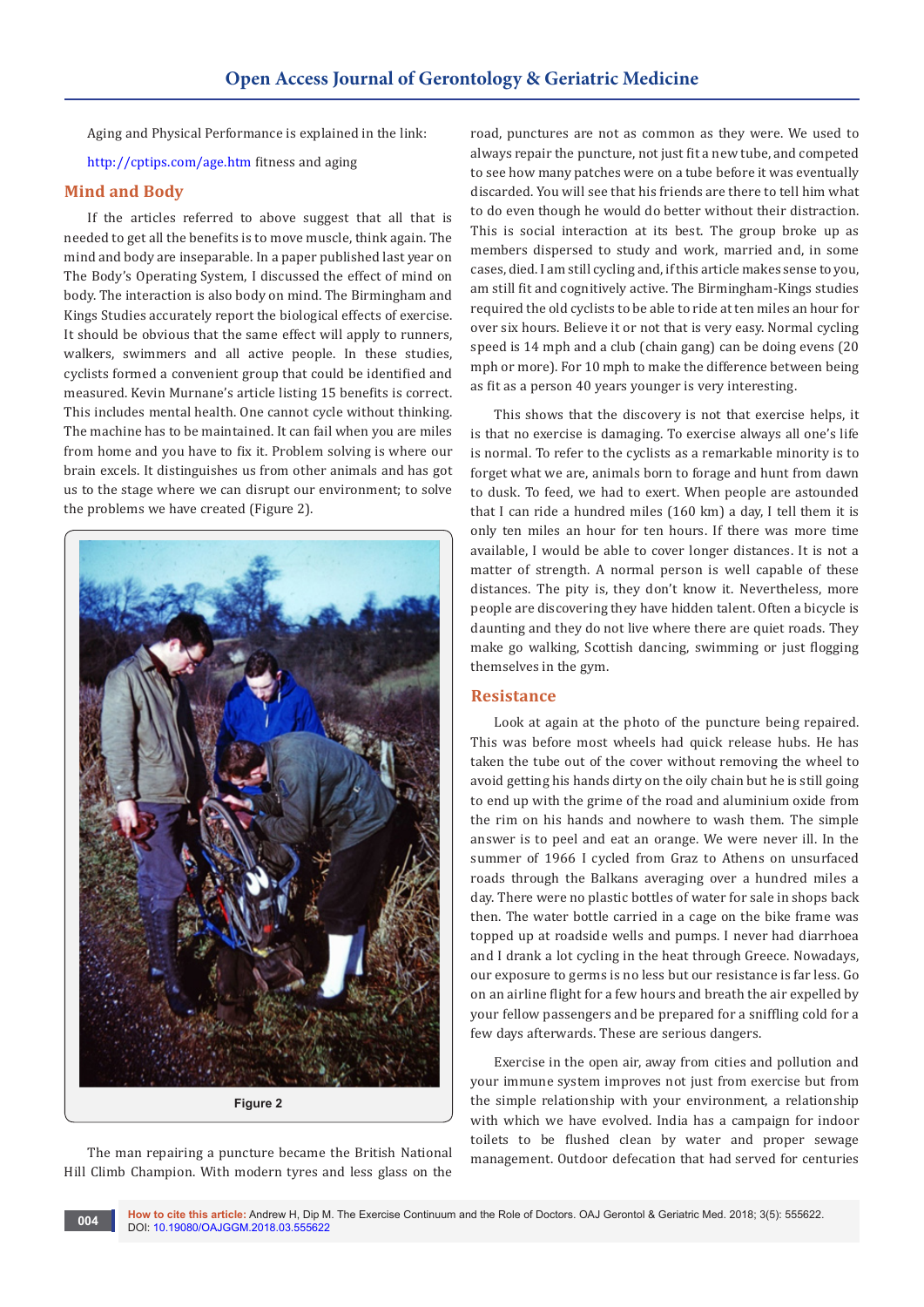became impractical as population density increased and privacy, especially for the girls and women, became difficult. They are moving to a modern system in which chemicals will certainly be used to solve one problem and cause others. The immune systems will adapt maintained by exercise, sleep, diet and a balanced approach to hygiene. We can be too careful.

### **Sunshine**

Use of gyms is growing and is to be encouraged. For a traditionalist and outdoors man like me, a gym is hard work and uninspiring. In some climates, extremes of hot and cold, it can be the only option. In temperate climates the smell of fresh air, birds singing and wind in the face is pleasure. What the scientists investigating the improvement to the immune system did not record is the vitamin D from sunlight. You don't get it in a gym and the modern practice of protecting the skin from the sun reduces the essential vitamin intake. Sunglasses are worn too often. There appears to be a belief that they protect the eyes. If that were true, I should be blind by now. Bright sunshine tells the skin to beware, it changes and adds protection. People outdoors all the time seldom have the skin cancers that attack those exposed infrequently to unfiltered sun. In high altitude Switzerland and under the thin skies of New Zealand and the southern hemisphere, the conditions are dangerous and protection is essential. Under the haze of The Gulf, sunburn is less a risk.

# **Diet and Drinks**

The old cyclists who have cycled almost all their lives learned what to eat and what to avoid. Very few smoked and that made them outcasts in the 1950s and 60s when the majority of people smoked. You did not need to be a scientist to see that the smoker had not got the puff to pedal. In other words, his lungs were being damaged by smoke. In those days, and I remember them well, almost all doctors smoked. In their ignorance, they gave their patients bad advice.

Food was frequently discussed. We had large appetites. There was more organic food fifty years ago and it was fresher because transport was less efficient than today; food had to be grown locally. Knowing what was best to eat was understood by all and we worked it out empirically. One rider worked as a window cleaner during the week and cycled at the weekend so he was physically active outdoors every day in all weathers. He was our advisor and paid little attention to books. His knowledge came from experience. He never added sugar to his drinks or salt to his food and his explanation made sense to all of us. There was enough carbohydrate in a balanced diet and too much sugar meant too little roughage. Bran and the bike kept him regular. The amount of salt added to bread was more than enough in a temperate climate. Maybe in hot weather when sweating increased the water through-put there is a case for additional salt and more fluids but for the mileage we were doing, about 80 miles on a Sunday run, no additives were needed.

We learned to not be on the road after 10 o'clock at night because the drinkers would be driving away from the pubs drunk. It was not illegal to be drunk driving a car. Indeed, when there was a crash, the defence was that the alcohol made the driver incapable so it was only an accident, not deliberate bad driving. If the driver was incapable, he could not be blamed. Eventually this nonsense led to laws banning drivers from drinking alcohol and there seems to be a recent understanding amongst the general population that alcohol damages health. Cyclists knew it many years ago and by avoiding alcohol they have maintained good health. People have to be told. Is that the duty of doctors?

#### **Resilience**

Whether you are on a mountain ridge in the mist or miles from anywhere on a bicycle, you have only yourself to depend on. You may have companions and they look to you for leadership. You have no choice but to be resilient and carry on, map reading, apportioning your energy, not taking risks. It is all about survival. Move then to a city job and your mental attitude goes with you. Exercise maintained your health mentally and bodily.

#### **The Role of Doctors**

Clinical evidence that the minority group of old cyclists have an immune system comparable to people in their twenties is proof that the majority of people are in poor health because they do not exercise. If a doctor's duty is to improve people's health, then the doctor has to tell them to exercise and say it before the deterioration goes too far. On the other hand, if a doctor is there only to repair the damage however caused, the doctor can let people make mistakes through ignorance and this will keep the doctor busy and prosperous. Do we not argue that in an ideal world there need be no police? By the same reasoning, doctors should not be needed if people live properly.

Has science got us to the stage where all illness is a mistake? Humans live and work in communities with many specialising thanks to their education. Theoretically we can prevent all illness and injury by education, control and prevention. For example, from the earliest age, teach and practice the benefits of exercise. Avoid the dangers of extremes. Control individuals by implanted chips so that everyone is answerable to an artificial intelligence central computer thereby eliminating the benefits of crime and war (and I would resist this being done to me and demand that it be done to others, such is hypocrisy and was well foretold in Brave New World by Aldous Huxley and 1984 by George Orwell). Ensure that the makers of pharmaceuticals and machines serve the majority in the world and not just the rich. Ebola can be controlled. Cancer is avoidable.

Guidance on these policies can only be given by those who understand the body and mind and they are doctors. Now is the time for doctors to work towards making themselves redundant. I am sure that will never happen but it ought to be an objective. The police do little to prevent crime. They advise people to